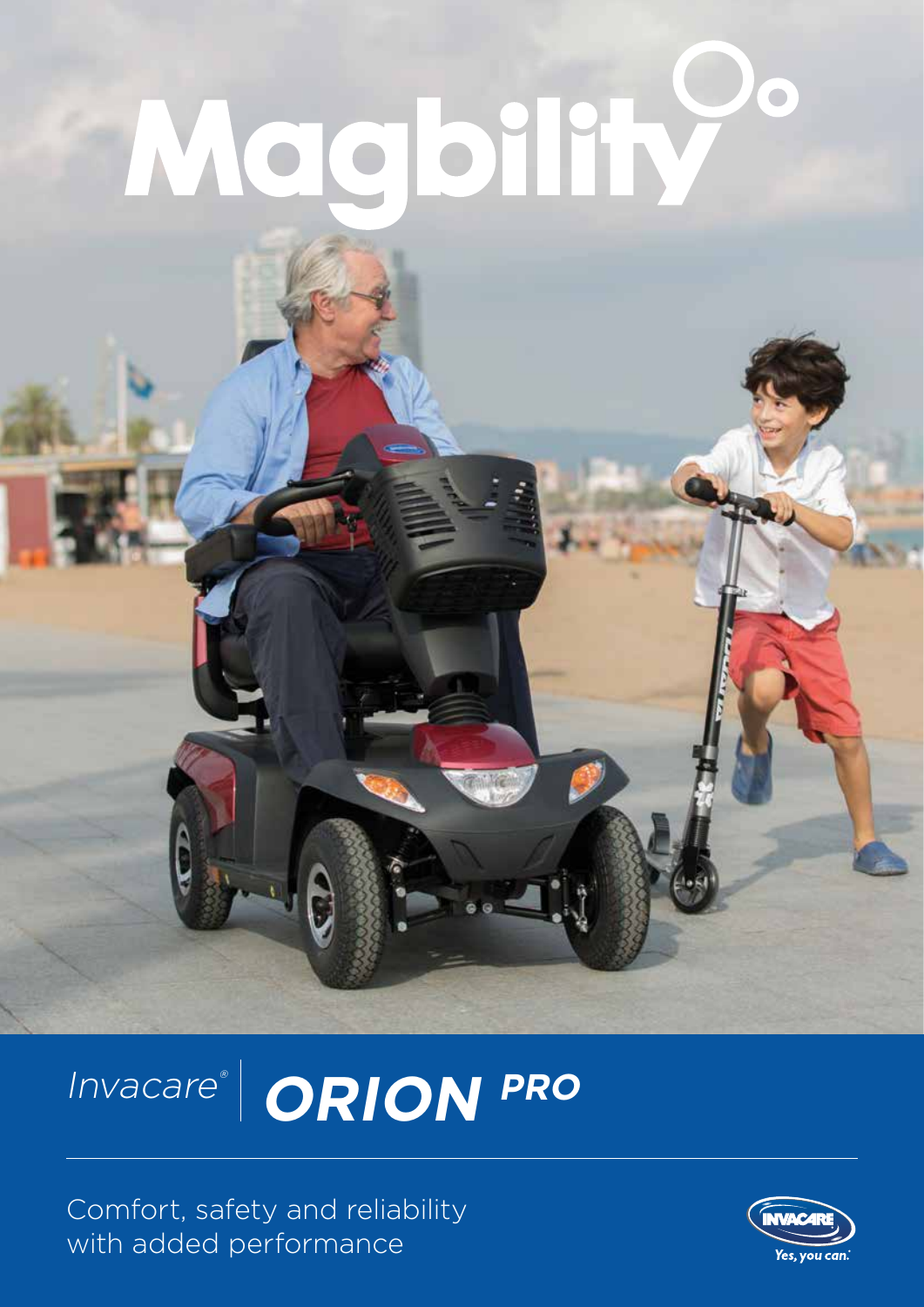# Orion PRO

Ideal for longer trips into town or afternoons driving around the park with your grandchildren, the new ergonomically designed **Orion** PRO is a powerful upgrade to our standard *Orion METRO* model.

With enhanced battery performance, superior suspension and large 12" wheels, the new *Orion PRO* is ideal for individuals who need that extra performance.

The *Orion PRO* blends this extra performance with all of our existing comfort, safety and reliability features to make it the ideal choice for those who demand more.

#### **Advanced suspension, smoother drive**

The advanced suspension system on the *Orion PRO* has been designed to bring better performance and give a smoother ride over a variety of surfaces and terrains. In addition, the *Orion PRO* features a powerful motor and 12" wheels to ensure that whether you are in the city or the country, you get where you need to go in comfort and style.

#### **Performance with security and safety**

The *Orion PRO* has been subjected to German independent TÜV laboratory testing, ensuring that individuals can be confident that they are driving a scooter that adheres to the latest European Medical Device Standards.

In addition, an on-board electronic speed reduction system automatically reduces speed round bends, ensuring drivers are confidently making safe, comfortable manoeuvres. A two-step disengaging lever prevents the scooter from free-wheeling if it is knocked out of drive mode.

#### **Quick and easy serviceability**

The *Orion PRO* has been built using an array of quality components, which have enabled us to make it both reliable and easy to service. The electronics and motor have additional protection to guard against water and corrosion, safeguarding the vital workings of the scooter against any unnecessary malfunctions. The top cover can also be easily removed to check the motor, batteries, electronics and cables.





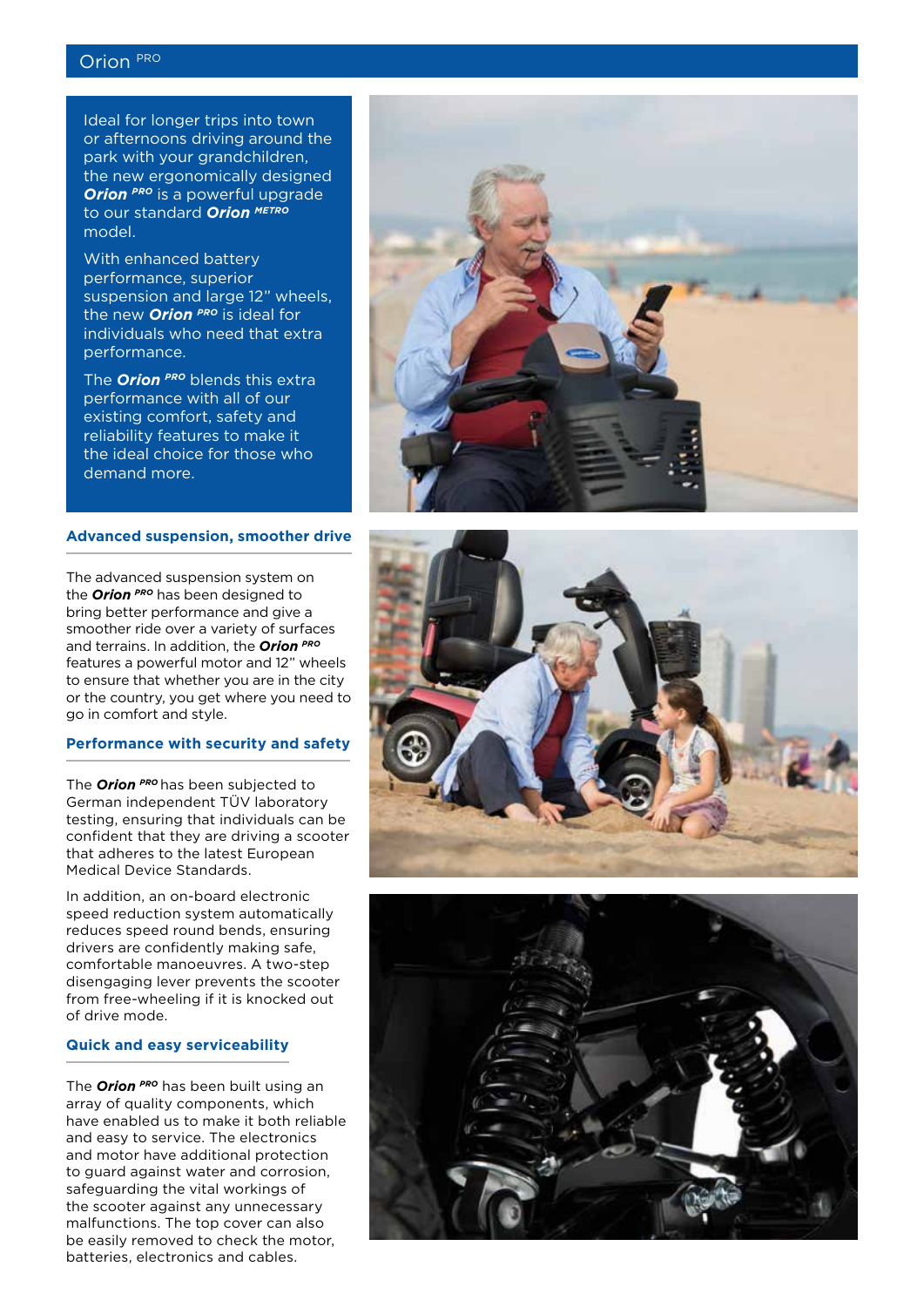### Features and options



#### **Intuitive LCD Display**

Easy to understand layout giving you complete confidence and control when driving.



#### **Premium seat**

The all New *Orion Pro* comes with a Premium seat that offers a more sporty feel, a higher backrest section and stylish looks.



#### **Finite tiller movement**

Easily adjustable tiller with stepless adjustments to enhance steering control. This coupled with the new head tube angle of 70 degrees, helps to give more responsive steering control.



#### **Ergonomic steering**



**Hand brake**

Ensures immediate braking if required.



#### **Brake light**

Clear and bright brake lighting warns people that the scooter is slowing down.



## **Disengaging lever**

Two step disengaging lever prevents the scooter from accidentally free-wheeling.



#### **Auto-speed reduction**

Automatic speed reduction reduces speed around bends for additional safety.



#### **Customise your scooter with shrouds and accessories**

Choose from 10 shroud colours and over 25 accessories for customising your scooter to your individual style. To find out more, visit our dedicated scooter website at: **www.invacarescooter.com**.

Our ergonomically designed steering system makes for easier, more responsive control.